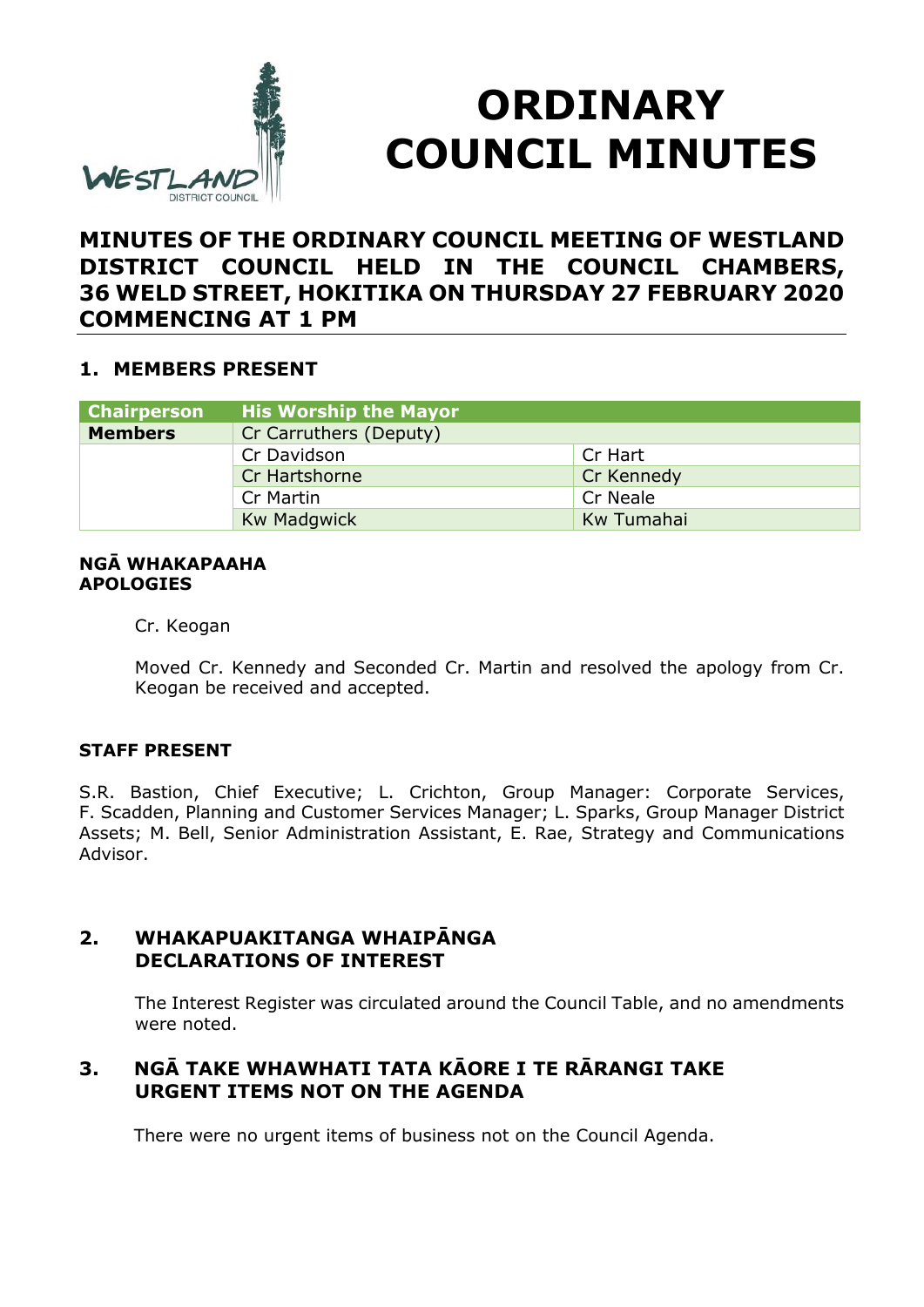# **4. NGĀ MENETI O TE HUI KAUNIHERA MINUTES OF MEETINGS**

The Minutes of the meeting had been circulated to the Mayor and Councillors separately via Microsoft Teams.

#### **23 January 2020 – Council Minutes**

Moved Cr Kennedy, seconded Cr Neale and **Resolved** that the Minutes of the Ordinary Meeting of Council held on the 23 January 2020 be confirmed as a true and correct record of the meeting.

# **5. NGĀ TĀPAETANGA PRESENTATIONS**

## **Local Government Funding Agency (LGFA)**

John Avery LGFA Director and Andrew Michl Senior Manager attended the meeting and provided a presentation of an overview of the function and establishment of LGFA and what they provide to local Councils.

His Worship the Mayor thanked their representatives for attending the meeting and providing an update for Councillors.

## **Price Waterhouse Cooper**

Brett Johanson from Price Waterhouse Cooper attended the meeting and provided a presentation regarding long term forecasts, treasury management and the proposed liability management and investment policy changes.

His Worship the Mayor thanked their representatives for attending the meeting and providing an update for Councillors.

*Cr Neale left the meeting at 1.59 pm and returned at 2.01pm*

#### **Bioplant**

- Anthony Manu, Managing Director of Bio Plant NZ Ltd
- Ming Lim-Pollard, Director of Endeavour Services Ltd, Consultant for Global Green International Investments Pte Ltd
- Dr Peng Koh, Director of Viroment NZ Limited
- Danny Liufalani, Director of Viroment NZ Limited
- Taupo Tani, Director Mana Pacific Consultant Ltd
- Thorsten Rehling, German Migrant Investor
- Evy Lai, CEO of Gold Stone Farm, Hokitika

The above group attending the meeting and provided a presentation regarding renewable energy, turning municipal waste into biofuel and electricity.

His Worship the Mayor thanked their representatives for attending the meeting and providing an update for Councillors.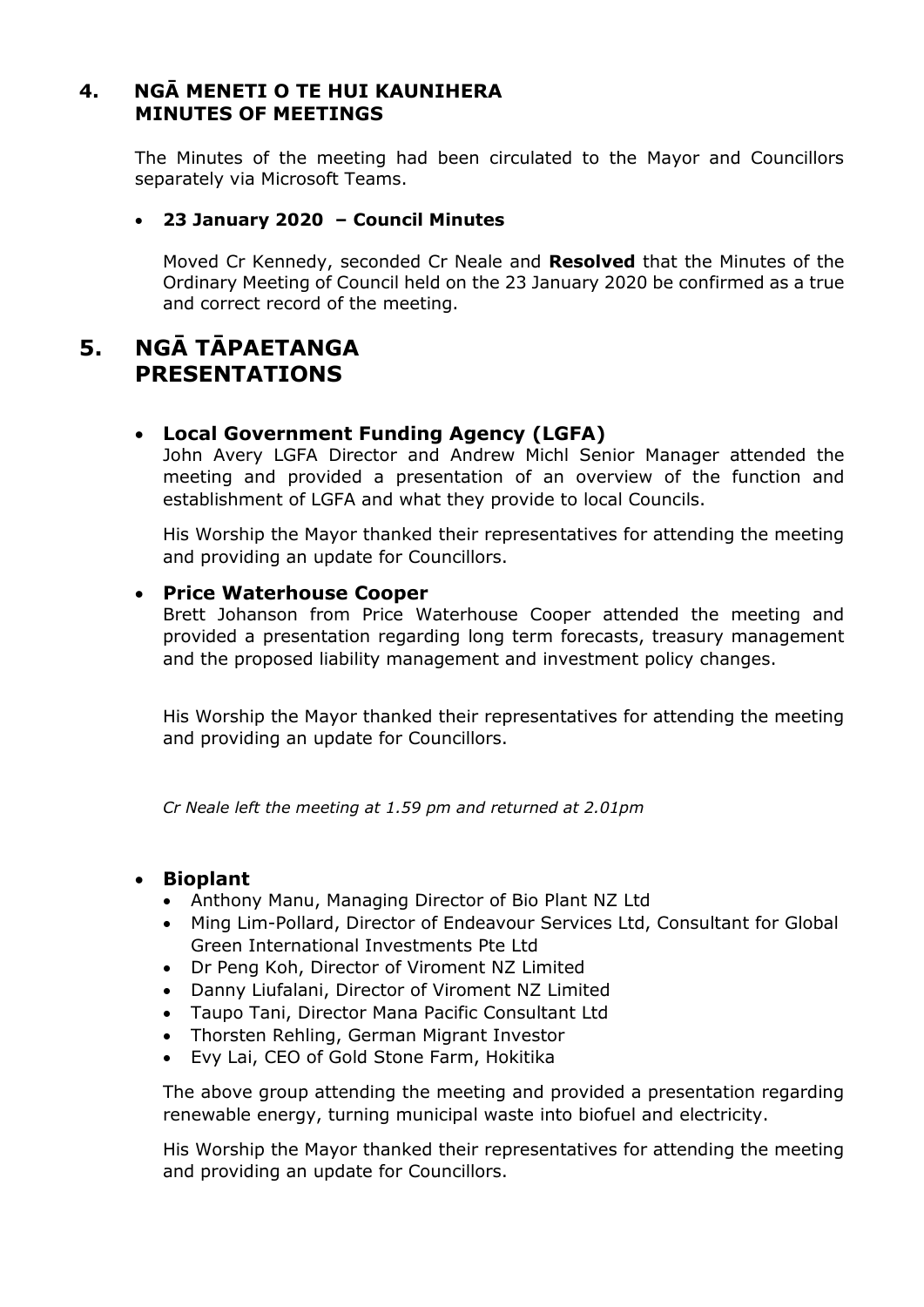## **Enviroschools**

Zoe Watson the West Coast Regional Coordinator for Enviroschools and Hokitika Primary School students Melah Allen and Greta Thompson attended the meeting and provided a presentation regarding the progress of Enviroschools within the district.

There are over 1300 Enviroschools, this is over a third of NZ schools.

The funding for Enviroschools comes from waste minimisation levy

There is a demand from other schools in Westland wanting to join the program.

His Worship the Mayor thanked their representatives for attending the meeting and providing an update for Councillors.

*The meeting adjourned at 3.22pm for afternoon tea with the Mayor, Councillors, the guests from Enviroschools and Bioplant. The meeting reconvened at 3.35pm*

## **Department of Conservation**

Nicole Kunzmann, Operations Manager and Karen Jury, Regional Improvement Manager Western South Island attended the meeting and provided a presentation regarding an overview of what the Department of Conservation do within the Westland District.

His Worship the Mayor thanked their representatives for attending the meeting and providing an update for Councillors.

## **Westland Holdings Limited**

Joanne Conroy (Chair) and Chris Rea attended the meeting and provided a presentation regarding their half yearly report, ending 31st December 2019.

Ms Conroy clarified that the reference to Westland Holdings limited on page 3 of the report should read Destination Westland ltd.

## *Cr. Kennedy left the meeting at 4.16pm and returned at 4.17pm*

*The following items were taken out of order to the Agenda papers:*

# **7. PŪRONGO KAIMAHI STAFF REPORTS**

# **WHL Strategic Plan**

Joanne Conroy spoke to this item and advised that the purpose of this report is to present the Westland Holdings Limited Strategic Plan 2020 -2023

Moved Deputy Mayor Carruthers, seconded Cr Davidson and **Resolved** that Council receive the Westland Holdings Ltd Strategic Plan 2020 - 2023.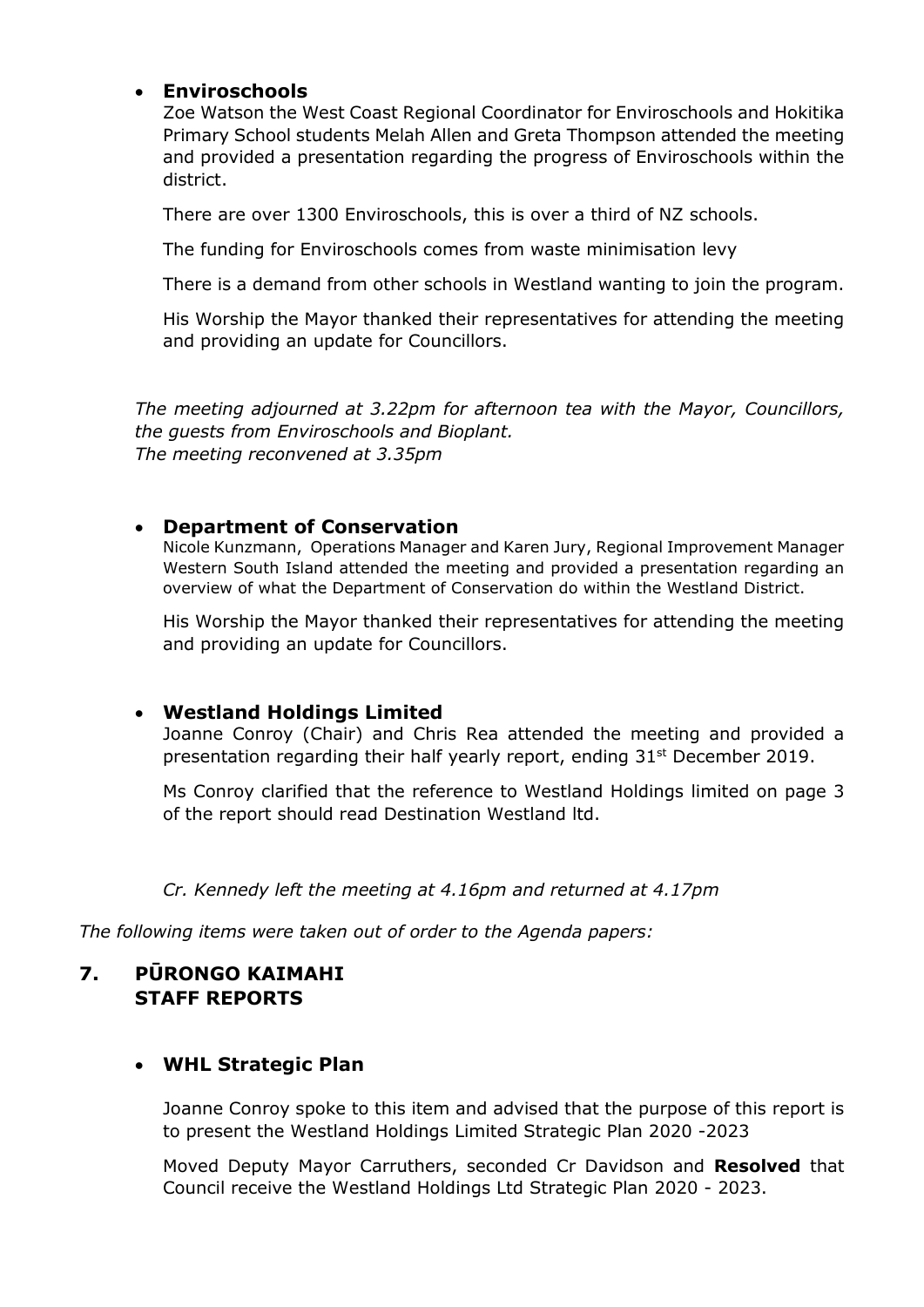## **WHL Draft Statement of Intent**

Joanne Conroy Services spoke to this item and advised that the purpose of this report is to present the Draft Westland Holdings Limited Statement of Intent for the 3 years commencing 01 July 2020.

Moved Deputy Mayor Carruthers, seconded Cr Hart and **Resolved** that Council receive the draft Westland Holdings ltd Statement of Intent for the years commencing 01 July 2020.

Cr Martin abstained from voting

## **WHL Remuneration Review**

Joanne Conroy spoke to this item and advised the purpose of this report is to set the Directors fees for Westland Holdings Limited.

His Worship the Mayor declared that Cr Martin has a conflict of interest.

Moved His Worship the Mayor, seconded Deputy Mayor Carruthers and **Resolved** that Council receive the report from Westland Holdings Limited and that Council confirm that the following fees for Directors of Westland Holdings Limited be set from 01 April 2020: Chair \$31,416 and Directors, \$17,802.

Cr Davidson and Cr Kennedy recorded their votes against the motion.

*Kw Madgwick left the Council Meeting at 5.00pm and didn't return.*

# **6. ACTION LIST**

The Chief Executive spoke to the Action List and provided the following updates:

- Kaniere School a design for the crossing at Kaniere School has been developed. As part of the design, the footpath requirements will be looked at, including repair and potential upgrade. The concept proposal will be presented to Kaniere School.
- Speed Limits The consultation process will commence in February 2020, and this will lead into a Bylaw review. The Transportation Manager will take the lead on the full consultation process. The Bylaw will be updated by June 2020.
- Transfer of Pensioner Housing to Destination Westland the Economic Development Committee will form a subgroup to work through this item, with other interested parties. Consultation will form part of the Long Term Plan process.
	- This item is a work in progress.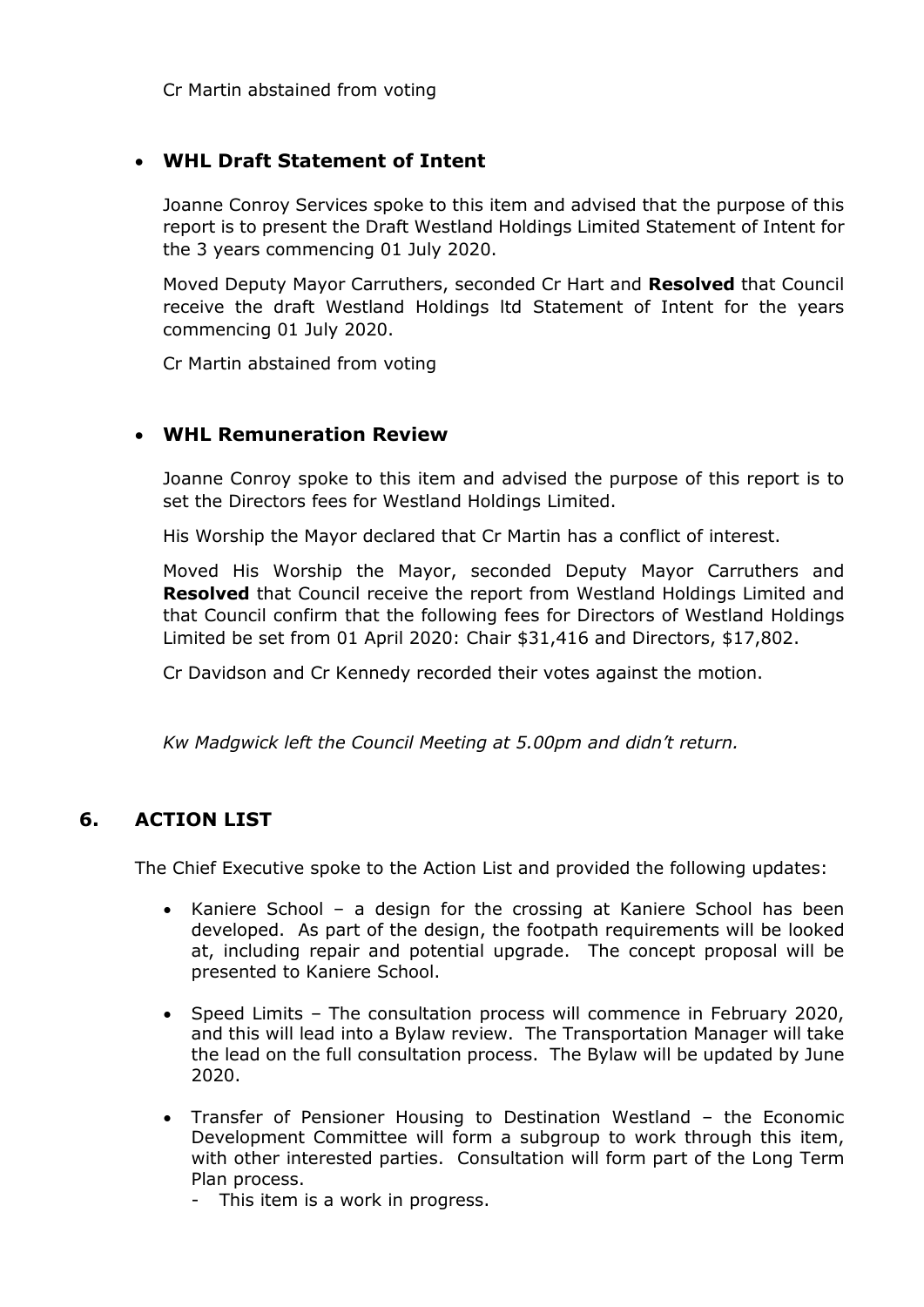- Manatu Whakaaetanga Partnership Agreement Agreement to be signed by the Chair of Te Rūnanga o Makaawhio at the Bruce Bay Marae.
- Cass Square the future of Cass Square falls under the Community Development Committee. Cr Keogan queried what the overall concept is for Cass Square. The CE advised that Council did meet with stakeholders of Cass Square in 2019, however a finalised draft overarching concept needs to be referred to the Community Development Committee.
	- Cass square concepts will be parked due to overarching plan to incorporate the Race Course.
	- Playground safety aspects will still be done.
	- The Skate Park is not in the annual plan.
- Haast Civil Defence and Community Development proceeds of the sale of property on Marks Road are still being worked through. Discussion with the community in Haast on the 15 February 2020.
	- Still waiting on consent from John Cowan sale of purchase needs to be finalised.
- Carnegie Building Project the last detailed design being finalised with the preferred tenderer. The anticipated completeness of the project will be in the calendar year.
	- Jackie Gurden is putting in an application for funding
- Fox Landfill the Chief Executive has met with Ministry for the Environment officials to discuss the long-term remediation of the Fox landfill. Follow-up discussion required regarding the Waste Minimisation Levy.
	- No update on when this work will be started.
- Marks Road, sale of land to FENZ the consultation process has been commenced and will be completed in the New Year. This item will be combined with the Haast Township community consultation that is being undertaken by the Community Development Advisor.
- Tohu Whenua Pou A Memorandum of Understanding is to be developed for the installation of the Tohu Whenua Pou at the Tancred Street Viewing Platform in Gibson Quay on the 14 February 2020.
- Iwi representation around the Council Table His Worship the Mayor advised that he had written to Internal Affairs seeking assistance to find a pathway to allow full and permanent voting rights around the Council table for Iwi.

Moved Cr Davidson, seconded Cr Kennedy and **Resolved** that the updated Action List be received.

# **7. PŪRONGO KAIMAHI STAFF REPORTS continued**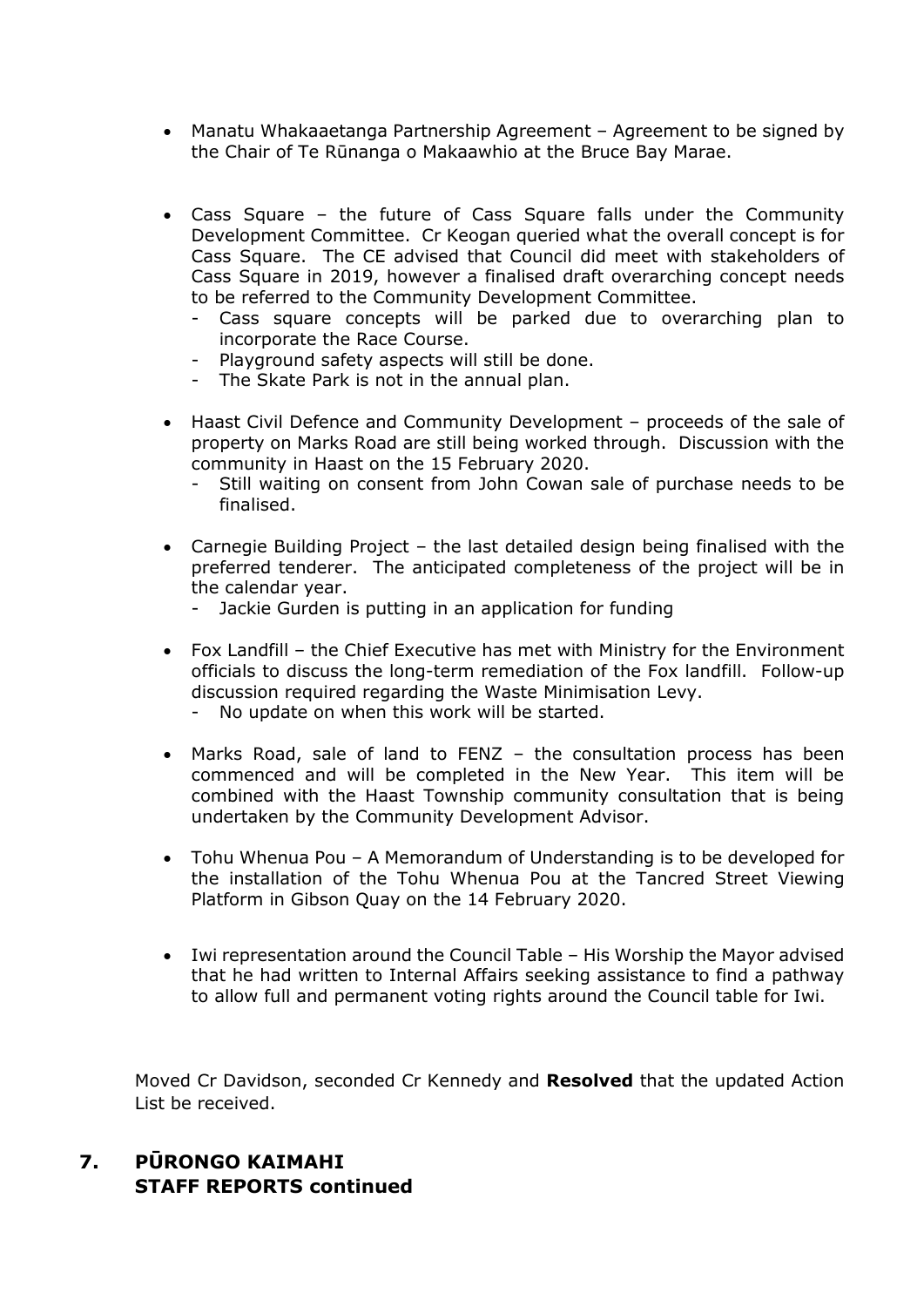# **Adoption of Audit and Risk Committee Terms of Reference**

The Group Manager: Corporate Services spoke to this item and the purpose of this report is for the Council to adopt the Terms of Reference and appointment of members of the Audit and Risk Committee.

Cr Martin requested the resume of the Independent Chair be circulated. The remuneration for the position of Chair will be \$20,000.

Moved Deputy Mayor Carruthers, seconded Cr Hartshorne and **Resolved** that the Council adopt the draft terms of reference and appoint the following to the Audit and Risk committee, Racheal Dean as Independent Chair, His Worship the Mayor, Councillor Hart, Councillor Neale and Kw Madgwick and Kw Tumahai.

# **Adoption of Terms of Reference for Standing Committees**

The Chief Executive spoke to this item and advised the purpose of this report is for the Council to adopt the Terms of Reference and appointment of members for the Capital Projects and Tenders Committee, Community Development Committee, Economic Development Committee and the Planning and Regulatory Service Committee.

Moved Cr Kennedy, seconded Cr Hart and **Resolved** that Council adopts the Terms of Reference for the following Committees:

- Capital Projects and Tenders Committee
- Community Development Committee
- Economic Development Committee
- Planning and Regulatory Services Committee

That Council appoint the following Committee Members:

## **i) Capital Projects and Tenders Committee:**

- Deputy Mayor Carruthers (Chairperson)
- His Worship the Mayor
- Cr Davidson
- Cr Hart
- Cr Hartshorne
- Kw Madgwick
- Kw Tumahai

## **ii) Community Development Committee:**

- Cr Martin (Chair)
- Deputy Mayor Carruthers
- Cr Davidson
- Cr Keogan
- Cr Neale
- Kw Madgwick
- Kw Tumahai

## **iii) Economic Development Committee:**

- His Worship the Mayor (Chair)
- Cr Martin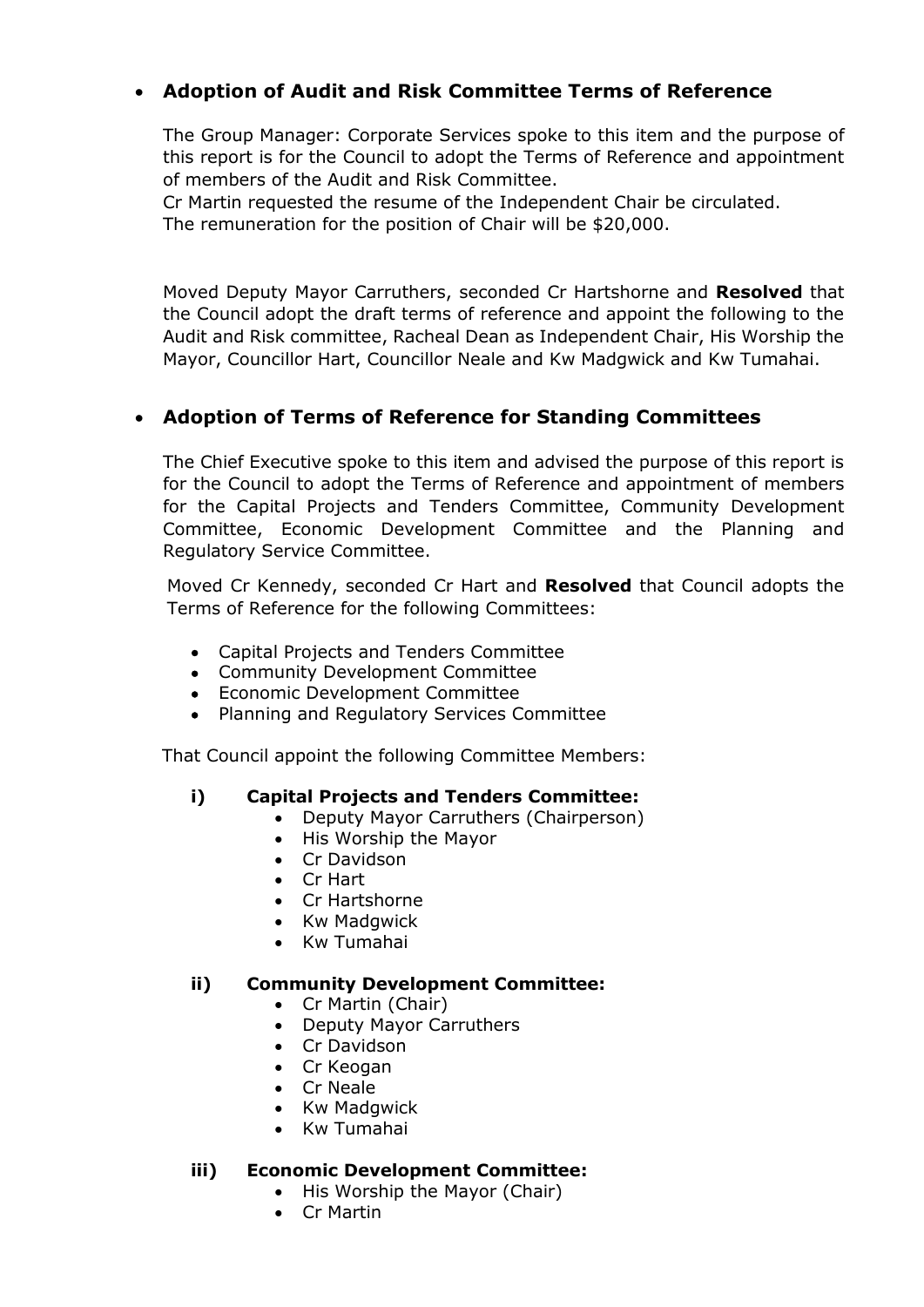- Cr Hart
- Cr Keogan
- Kw Madgwick
- Kw Tumahai

## **iv) Planning and Regulatory Services Committee:**

- Cr Martin (Chair)
- Cr Davidson
- Cr Kennedy
- Cr Hartshorne
- Kw Madgwick
- Kw Tumahai

That the Terms of Reference for the Committees be added to Part III of the Delegations Manual – "Delegations to Standing Committees".

That any changes to the Committee Structure be updated as required, in the Local Governance Statement.

# **Te Tai o Poutini Plan Committee Deed**

The Chief Executive spoke to this item and advised the purpose of this report is to formally adopt the document "Te Tai o Poutini Plan Committee (TTPPC) Deed of Agreement".

Moved Cr Hartshorne, seconded Cr Hart and **Resolved** that Council adopts the document "Te Tai o Poutini Plan Committee Deed".

# **8. ADMINISTRATIVE RESOLUTIONS**

Moved Cr Martin, seconded Cr Hartshorne and **Resolved** that Council confirm its Seal being affixed to the following documents:

| <b>Lorraine</b><br><b>MOLLOY</b>         | Warrant of<br>Appointment -<br>Enforcement<br>Officer | To act in the Westland District as:<br>Enforcement Officer pursuant to $s.177 - Local$<br>$\bullet$<br>Government Act 2002 for all offences under this<br>Act, all offences against bylaw made under this<br>Act and all infringement offences provided for by<br>regulations made under s.259 of this Act<br>Inspector and Authorised Officer to enforce<br>$\bullet$<br>Westland District Council Bylaws.<br>Enforcement officer pursuant to s.32 of the<br>$\bullet$<br>Freedom Camping Act. |
|------------------------------------------|-------------------------------------------------------|-------------------------------------------------------------------------------------------------------------------------------------------------------------------------------------------------------------------------------------------------------------------------------------------------------------------------------------------------------------------------------------------------------------------------------------------------------------------------------------------------|
| <b>Benjamin</b><br>Graham<br><b>MONK</b> | Warrant of<br>Appointment -<br>Enforcement<br>Officer | To act in the Westland District as:<br>Enforcement Officer pursuant to $s.177 -$ Local<br>$\bullet$<br>Government Act 2002 for all offences under this<br>Act, all offences against bylaw made under this                                                                                                                                                                                                                                                                                       |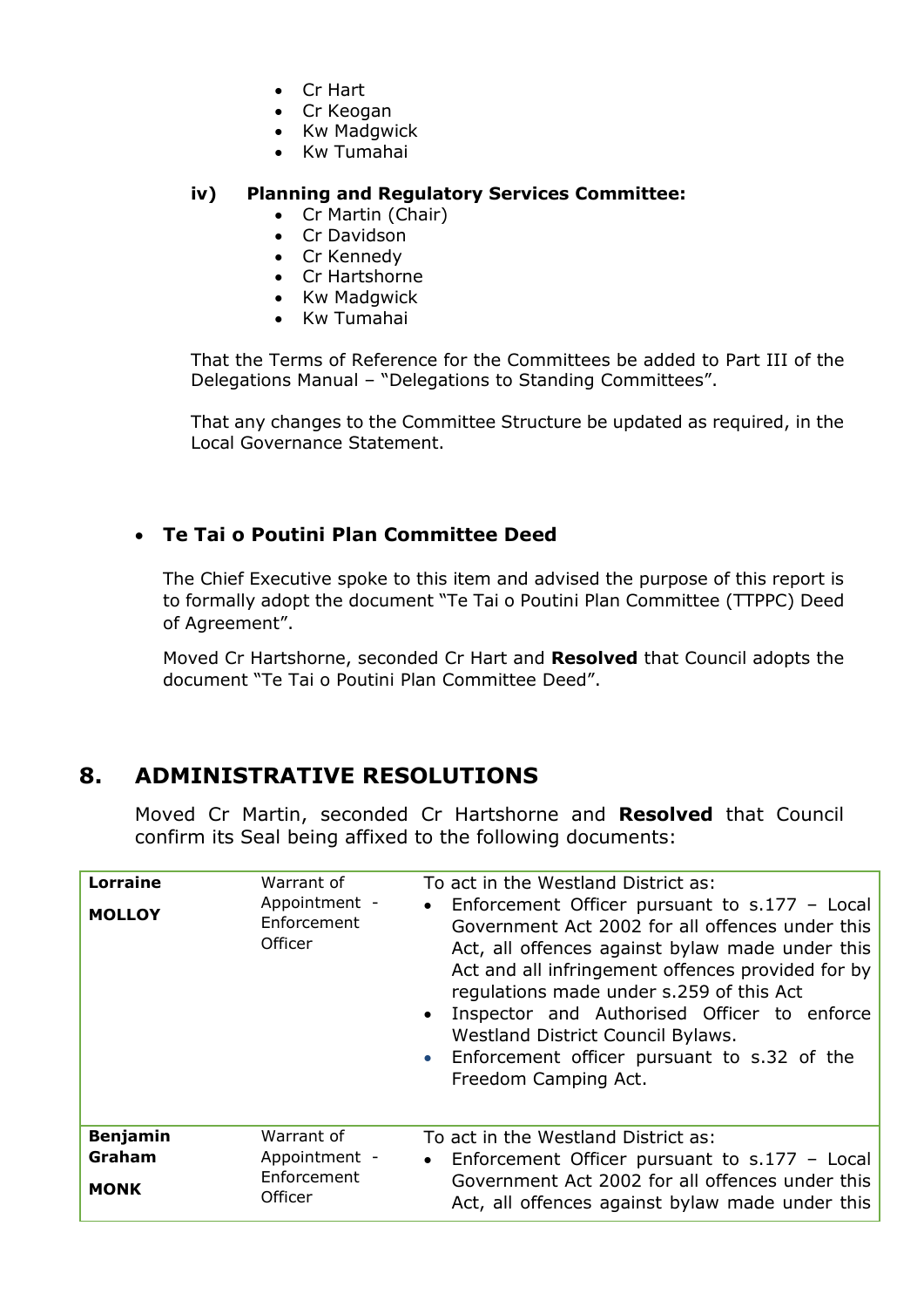|                                                 |                                                       | Act and all infringement offences provided for by<br>regulations made under s.259 of this Act<br>Inspector and Authorised Officer to enforce<br>$\bullet$<br>Westland District Council Bylaws.<br>Enforcement officer pursuant to s.32 of the<br>Freedom Camping Act.                                                                                                                                                                                                 |
|-------------------------------------------------|-------------------------------------------------------|-----------------------------------------------------------------------------------------------------------------------------------------------------------------------------------------------------------------------------------------------------------------------------------------------------------------------------------------------------------------------------------------------------------------------------------------------------------------------|
| <b>Frank</b><br><b>Richard</b><br><b>MOLLOY</b> | Warrant of<br>Appointment -<br>Enforcement<br>Officer | To act in the Westland District as:<br>Enforcement Officer pursuant to $s.177 - Local$<br>Government Act 2002 for all offences under this<br>Act, all offences against bylaw made under this<br>Act and all infringement offences provided for by<br>regulations made under s.259 of this Act<br>Inspector and Authorised Officer to enforce<br>$\bullet$<br>Westland District Council Bylaws.<br>Enforcement officer pursuant to s.32 of the<br>Freedom Camping Act. |
| <b>Michele Mary</b><br><b>LAUGESEN</b>          | Warrant of<br>Appointment -<br>Enforcement<br>Officer | To act in the Westland District as:<br>Enforcement Officer pursuant to s.177 - Local<br>Government Act 2002 for all offences under this<br>Act, all offences against bylaw made under this<br>Act and all infringement offences provided for by<br>regulations made under s.259 of this Act<br>Inspector and Authorised Officer to enforce<br>Westland District Council Bylaws.<br>Enforcement officer pursuant to s.32 of the<br>$\bullet$<br>Freedom Camping Act.   |

# **10. KA MATATAPU TE WHAKATAUNGA I TE TŪMATANUI RESOLUTION TO GO INTO PUBLIC EXCLUDED**

(to consider and adopt confidential items)

Moved Cr Martin, seconded Cr Davidson and **Resolved** that Council confirm that the public were excluded from the meeting in accordance with Section 48, Local Government Official Information and Meetings Act 1987 at 5.16 pm.

The general subject of the matters to be considered while the public are excluded, the reason for passing this resolution in relation to each matter and the specific grounds under Section 48(1) of the Local Government Official Information and Meetings Act 1987 for the passing of the resolution are as follows:

|  | <b>Item General subject Reason</b><br>No. of each matter passing<br>to be considered resolution in resolution | relation to each<br>matter |  | for Ground(s) under Section<br>this $48(1)$ for the passing of this |  |  |
|--|---------------------------------------------------------------------------------------------------------------|----------------------------|--|---------------------------------------------------------------------|--|--|
|--|---------------------------------------------------------------------------------------------------------------|----------------------------|--|---------------------------------------------------------------------|--|--|